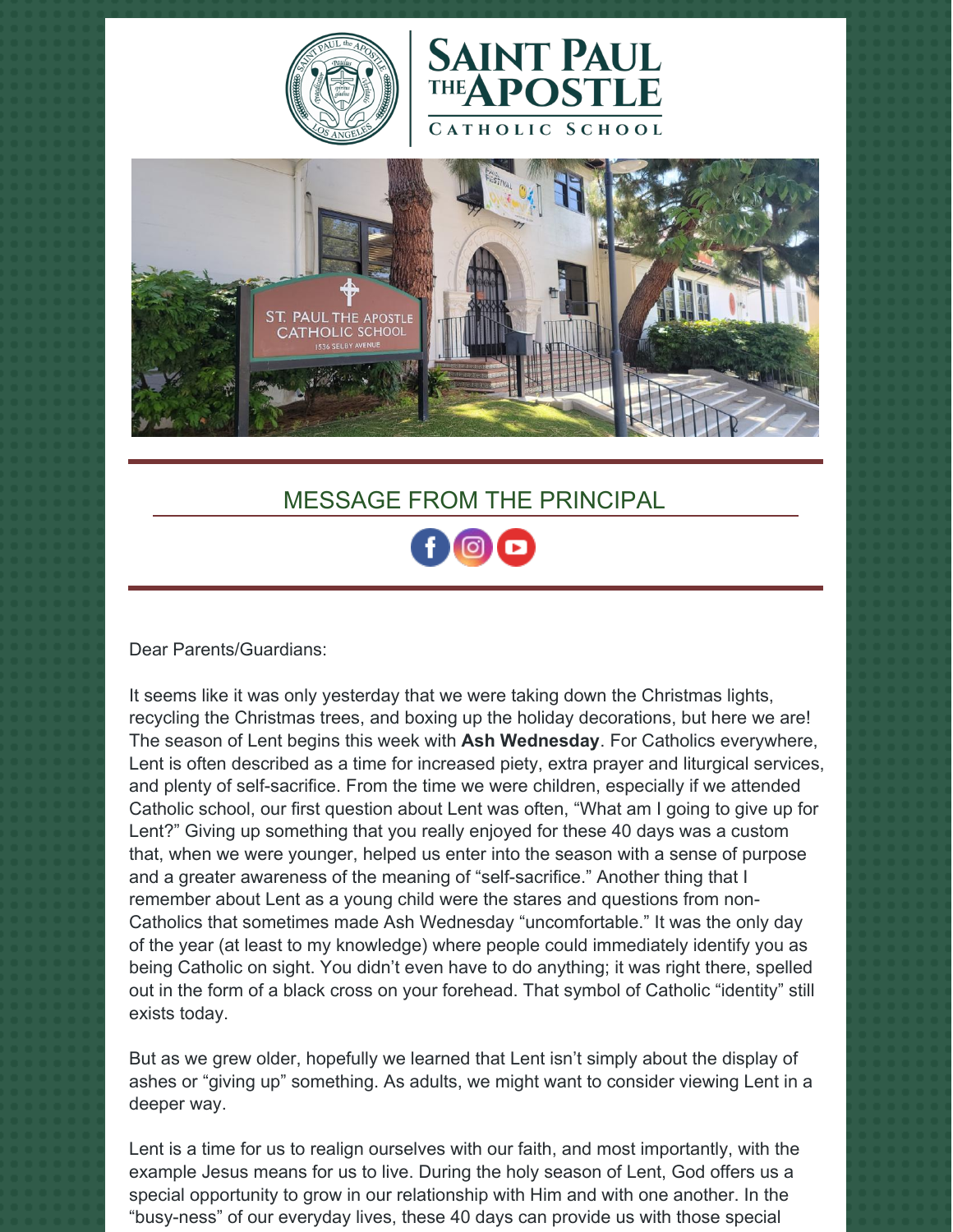moments to pray more deeply, experience atonement for the good we have failed to do, and to be generous to those in need. There is no amount of candy, soda, fast foods, television, or internet fasting that will ever prove our holiness. Much of who we are is determined by how we see things and what we do. The real grace is when we recognize that Lent is a season in which God wants to *give us something*. God wants to help us transform our lives and make us more liberated as people—and not just more enlightened with God, but also in the way we live our lives and love our families.

Easter Sunday will mark the resurrection of Jesus Christ and our invitation to share in the mystery of God's life and love. This season of Lent—no matter what you decide to give up or take on—don't forget about Easter. The end certainly gives a more beautiful meaning to the journey.

The community of St. Paul the Apostle School will be participating in a **special Prayer Service on Wednesday at 8:30 a.m.**, at which time all of our students, faculty and staff will receive those blessed ashes on our foreheads. There will be several additional Masses and Prayer Services on Wednesday to accommodate various work and time schedules. Ashes will also be distributed in the church throughout the day. Please make some time to begin the Lenten season with inspiration and prayer. Wearing those ashes proudly might just inspire someone else to begin their own faith journey!

Peace and Blessings,

Crystal Pinkofsky Principal

# **ANNOUNCEMENTS**

#### **MATT BARNES—SPECIAL GUEST SPEAKER!**



Black History Month became a month-long celebration in 1976. In schools across the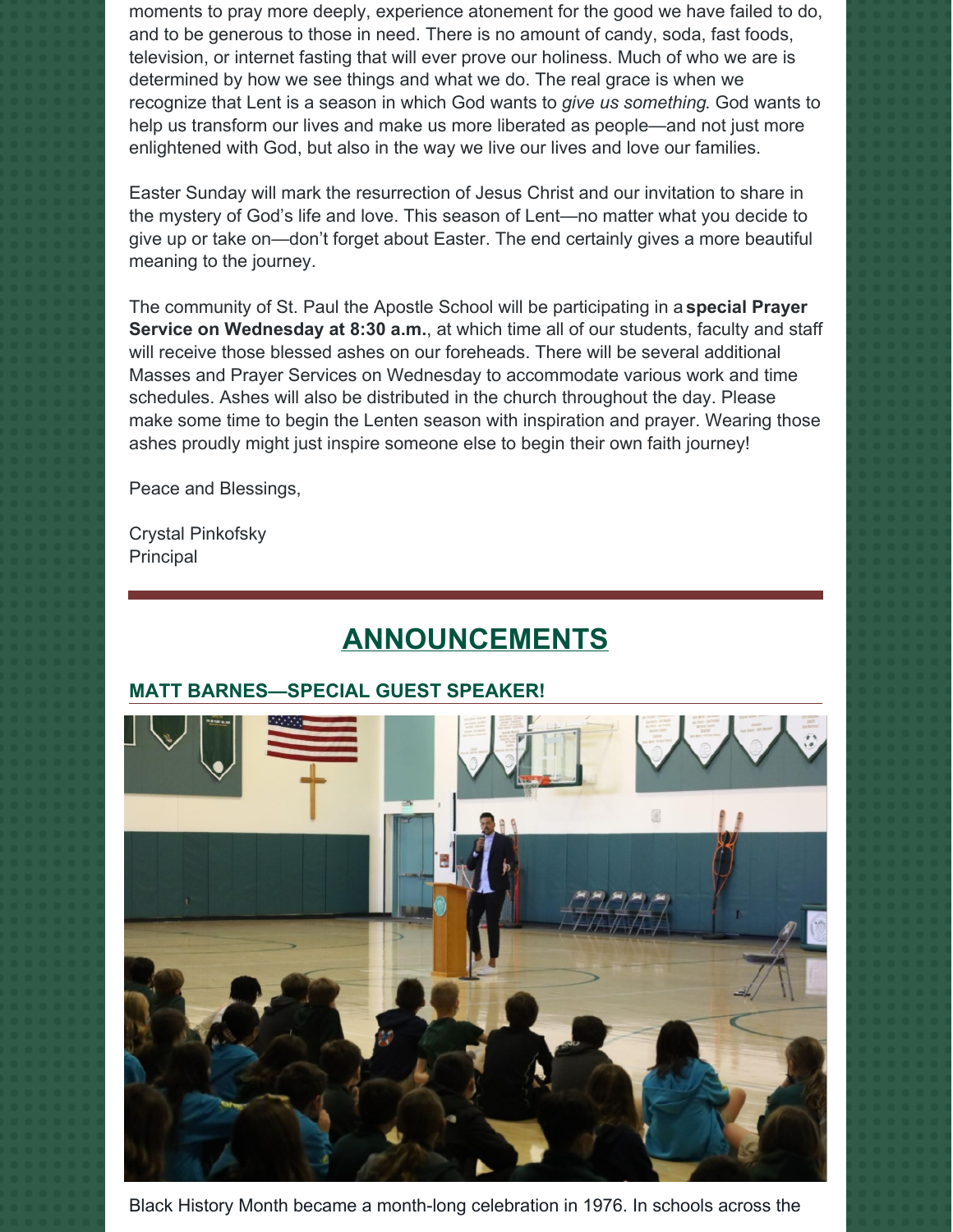nation, it is an opportunity to understand Black histories that go beyond racism and slavery to spotlight Black achievement. While this is a time to recognize and celebrate the fullness of African American history and culture, we know that recognition is something that cannot be contained in only one month.

As part of our recognition of Black History Month, last Wednesday, St. Paul the Apostle School had a special visitor! **Matt Barnes, a former NBA player**, graciously shared some time with our  $5^{\text{th}} - 8^{\text{th}}$  grade students and teachers speaking about some key moments in his life, as well as a few memorable experiences during his professional career. He spoke about growing up in a loving family, and his painful encounters with racism along the way. Matt clearly explained the challenges involved, and the significant choices he made through the years. He spoke fondly about his college years at UCLA, and the life-changing moment of being drafted into the NBA where he played with a few teams that included the Los Angeles Clippers and the Lakers. He shared some touching stories about his friendship with Kobe Bryant, and a few life lessons learned from that treasured relationship. Matt retired from the NBA in 2017, after winning his first championship ring in his 16 years of playing professional basketball. He told the students that his decision to retire was motivated by his desire to spend much more time with his three sons, which he is now enjoying immensely.

Before leaving the gym, Matt answered several questions posed by our curious students, and then autographed a basketball that we plan to display for our SPA athletes. Our sincere gratitude is extended to Matt Barnes for the time he spent with us, and to the SPA family who made that visit possible. It was very much appreciated!

#### **DON'T FORGET--IN 'N OUT DAY!**

This is just a gentle reminder that the students who ordered the **In 'n Out burger lunch** will be enjoying that delicious meal tomorrow (Tuesday), so they will not need to bring a lunch to school. Please note that Fresh Lunches, our SPA lunch provider, will not be on campus Tuesday. If you did not order a burger meal for your children, please remember to send them to school with a lunch



#### **SPA SUMMER SCHOOL/SUMMER CAMP**



Yes, it will be happening this summer! The SPA Summer School and Summer Camp sign-ups will be coming your way the week of March 7<sup>th</sup>. The chosen weekly themes will enhance the learning as students brush up on the academic skills that will be needed for the next school year. In addition to the academics, all attendees will be able to participate in arts

and crafts, cooking classes, yoga, sports, outdoor play, and a daily assembly with music, games, student awards, and more! The dates will be June 13<sup>th</sup> – July 8<sup>th</sup> for students in DK – 6<sup>th</sup> grade. Full-day and half-day programs will be available. As an extra special addition, Mr. Aggabao will be offering a Band Camp for students in grades 5 – 8. Look for the link in next week's newsletter!

#### **SPA SCHOOL BOARD SUBMISSIONS ANNOUNCEMENT**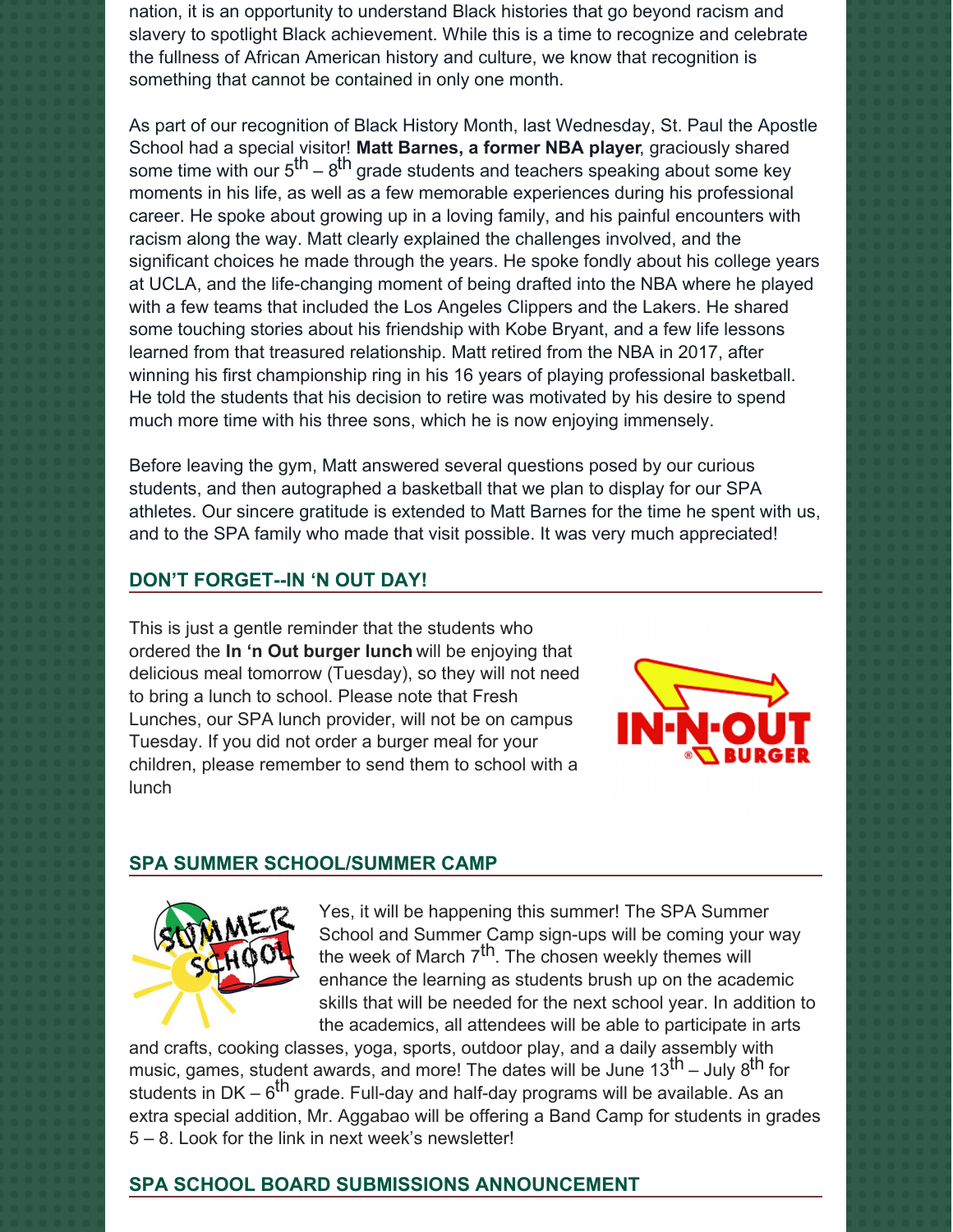

The SPA School Board is now accepting submissions to be considered for membership. The School Board is a different entity than the PWC Board or the Sister Stella Foundation Board. They are an advisory board who work closely with the principal and school leadership to consult on issues such as strategic planning, policy development, financing, capital improvements, technology, PR and marketing, community outreach, and the overall well-being of the school and its stakeholders.

The Board meets monthly (after school) during the school year, September through June. Members also lead and serve on subcommittees which are formed to study and make recommendations on various school-related issues throughout the year. The members are selected for a term of three years and may be re-elected for a second term of three years.

Anyone who is an active member of the St. Paul the Apostle School and/or Parish is eligible. To be considered, please submit a resume and cover letter to: **Devon Farley** at **[devon\\_kaiser@hotmail.com](mailto:devon_kaiser@hotmail.com).** Submissions must be received no later than March 25, 2022, to be considered for the next school year.

### **MAX STOSSEL – SPA GUEST SPEAKER**



**Education in the Age of Distraction - March 3, Thursday (7:00 p.m.)**

All of our SPA parents are invited to join us for a lively one hour conversation with award-winning poet, filmmaker, and speaker Max Stossel as he shares how technology is designed to be addictive and distracting, and the ways social media impacts our children. Max will also share some strategies for improving focus and diminishing distractions in learning environments. This talk is not to be missed! The gathering will be held in the Parish Center, and light refreshments will be served. We thank the Sister Stella Foundation for their generous support in helping bring Max onto our campus.

Please note that the evening session is for **adults only**. Max Stossel will be speaking to all students in grades  $5 - 8$  during the school day.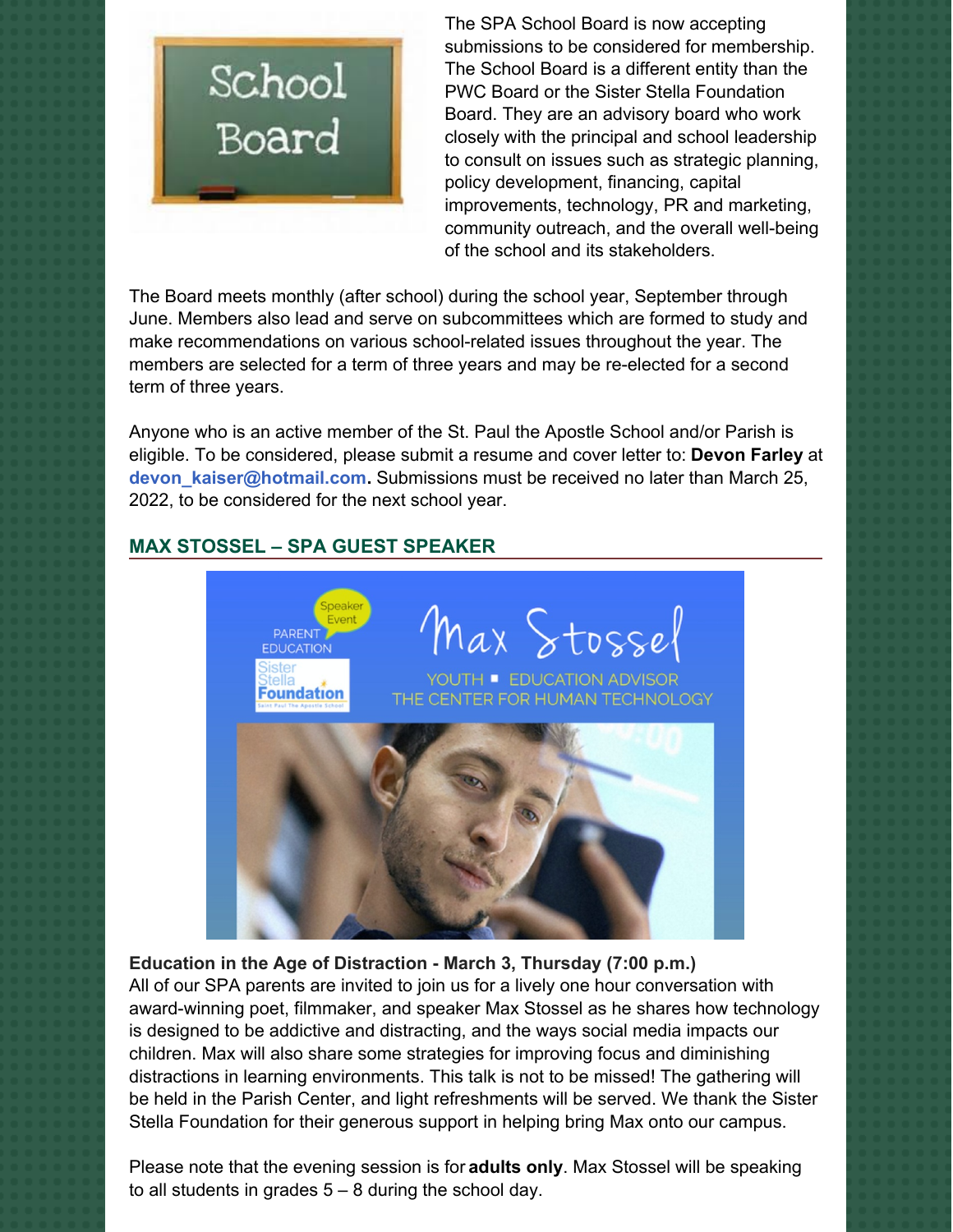#### **WALKING TOGETHER IN FAITH**



By now you are probably aware that Pope Francis has inaugurated an exciting opportunity for the worldwide Church. He wants to listen to us  $-$  all of us  $-$  to seek input on what it means to journey together. The Pope is intentionally reaching out to each of us at the parish and neighborhood level to hear about our experience of Church, including the experience of those who no longer participate. This process, called *Synodality,* refers to the path we walk together, wherever we are on our faith journey. Our pastor at St. Paul the Apostle Catholic Community, Fr. Gil Martinez, CSP, reminds us that "it is an uncommon word referring to an uncommon process of listening to everyone."

To respond to this invitation, Fr. Gil is working with our SPA Parish Council to develop multiple opportunities for us to engage and be heard. The input received will benefit not only the worldwide process but also guide how we minister to each other at St. Paul's.

One of the most important opportunities currently in formation isa series of in-person listening sessions that will be offered at St. Paul's during Lent. These gatherings will provide the faithful, the marginalized, the disaffiliated and all others with an opportunity to listen to and learn from one another, and to discern how God is calling us to journey together more closely as Church. Beginning with prayer, each gathering will offer opportunities for small-group discussion on specific themes. St. Paul's will offer three listening sessions in the Parish Center on the following dates. Please go to the parish website to sign-up for a time to participate in this valuable process.

- **Saturday, March 5 th** from 1:00 p.m. to 4:00 p.m.
- **Saturday, March 26 th** 1:00 p.m. to 4:00 p.m.
- **Saturday, April 2 nd** from 9:00 a.m. to Noon

#### **SPA COVID TESTING**



Our next round of COVID testing for all faculty, staff and students will be held **this Thursday, March 3 rd.** The **ONLY** document your children will need to have is a dated and signed copy of the **COVID-19 Patient Test Request Form.**